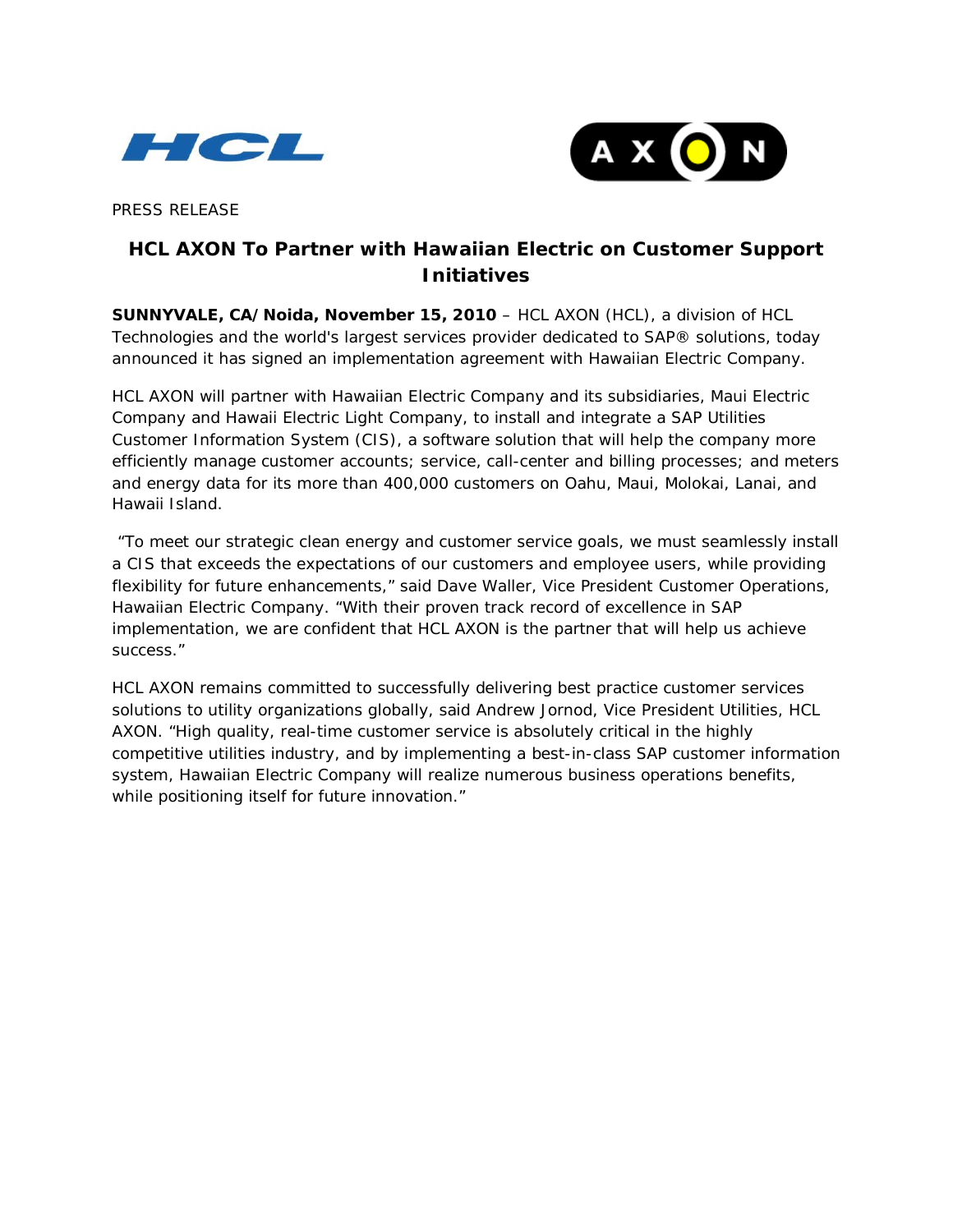#### **About HCL Technologies**

HCL Technologies is a leading global IT services company, working with clients in the areas that impact and redefine the core of their businesses. Since its inception into the global landscape after its IPO in 1999, HCL focuses on 'transformational outsourcing', underlined by innovation and value creation, and offers integrated portfolio of services including software-led IT solutions, remote infrastructure management, engineering and R&D services and BPO. HCL leverages its extensive global offshore infrastructure and network of offices in 26 countries to provide holistic, multi-service delivery in key industry verticals including Financial Services, Manufacturing, Consumer Services, Public Services and Healthcare. HCL takes pride in its philosophy of 'Employees First' which empowers our 70,218 transformers to create a real value for the customers. HCL Technologies, along with its subsidiaries, had consolidated revenues of US\$ 2.9 billion (Rs. 13,145 crores), as on 30th September 2010 (on LTM basis). For more information, please visit www.hcltech.com

#### **About HCL**

HCL is a \$5.3 billion leading global technology and IT enterprise comprising two companies listed in India - HCL Technologies and HCL Infosystems. Founded in 1976, HCL is one of India's original IT garage start-ups. A pioneer of modern computing, HCL is a global transformational enterprise today. Its range of offerings includes product engineering, custom & package applications, BPO, IT infrastructure services, IT hardware, systems integration, and distribution of information and communications technology (ICT) products across a wide range of focused industry verticals. The HCL team consists of over 71,000 professionals of diverse nationalities, who operate from 29 countries including over 500 points of presence in India. HCL has partnerships with several leading Global 1000 firms, including leading IT and technology firms.

For more information, please visit **[www.hcl.com](http://www.hcl.com/)**

#### **About HCL AXON**

HCL AXON, a division of HCL Technologies, is a leading global business transformation service firm delivering ERP solutions and services for large organizations across the world. HCL AXON has delivered numerous industry firsts in the SAP market, implementing the first Business Warehouse, Strategic Enterprise Management and eBusiness solutions. HCL AXON has offices across North America, Africa, Asia Pacific and Europe, and delivers solutions in more than 20 countries across the globe. For more information, please visit www.hcl-axon.com.

#### **Forward-looking Statements**

Certain statements in this release are forward-looking statements, which involve a number of risks, uncertainties, assumptions and other factors that could cause actual results to differ materially from those in such forwardlooking statements. All statements, other than statements of historical fact are statements that could be deemed forward looking statements, including but not limited to the statements containing the words 'planned', 'expects', 'believes', 'strategy', 'opportunity', 'anticipates', 'hopes' or other similar words. The risks and uncertainties relating to these statements include, but are not limited to, risks and uncertainties regarding impact of pending regulatory proceedings, fluctuations in earnings, our ability to manage growth, intense competition in IT services, Business Process Outsourcing and consulting services including those factors which may affect our cost advantage, wage increases in India, customer acceptances of our services, products and fee structures, our ability to attract and retain highly skilled professionals, our ability to integrate acquired assets in a cost effective and timely manner, time and cost overruns on fixed-price, fixed-time frame contracts, client concentration, restrictions on immigration, our ability to manage our international operations, reduced demand for technology in our key focus areas, disruptions in telecommunication networks, our ability to successfully complete and integrate potential acquisitions, the success of our brand development efforts, liability for damages on our service contracts, the success of the companies / entities in which we have made strategic investments, withdrawal of governmental fiscal incentives, political instability, legal restrictions on raising capital or acquiring companies outside India, and unauthorized use of our intellectual property, other risks, uncertainties and general economic conditions affecting our industry. There can be no assurance that the forward looking statements made herein will prove to be accurate, and issuance of such forward looking statements should not be regarded as a representation by the Company, or any other person, that the objective and plans of the Company will be achieved. All forward looking statements made herein are based on information presently available to the management of the Company and the Company does not undertake to update any forward-looking statement that may be made from time to time by or on behalf of the Company.

### **About Hawaiian Electric Company**

Hawaiian Electric Company and its subsidiaries, Maui Electric Company and Hawaii Electric Light Company, serve more than 400,000 customers on the islands of Oahu, Hawaii, Maui, Lanai and Molokai, home to 95% of Hawaii's people. It is a subsidiary of Hawaiian Electric Industries (NYSE: HE). In a changing world, the Hawaiian Electric companies are taking the lead in adding renewable energy and helping customers use energy more efficiently to achieve a clean energy future for Hawaii. For more information, visit www.heco.com